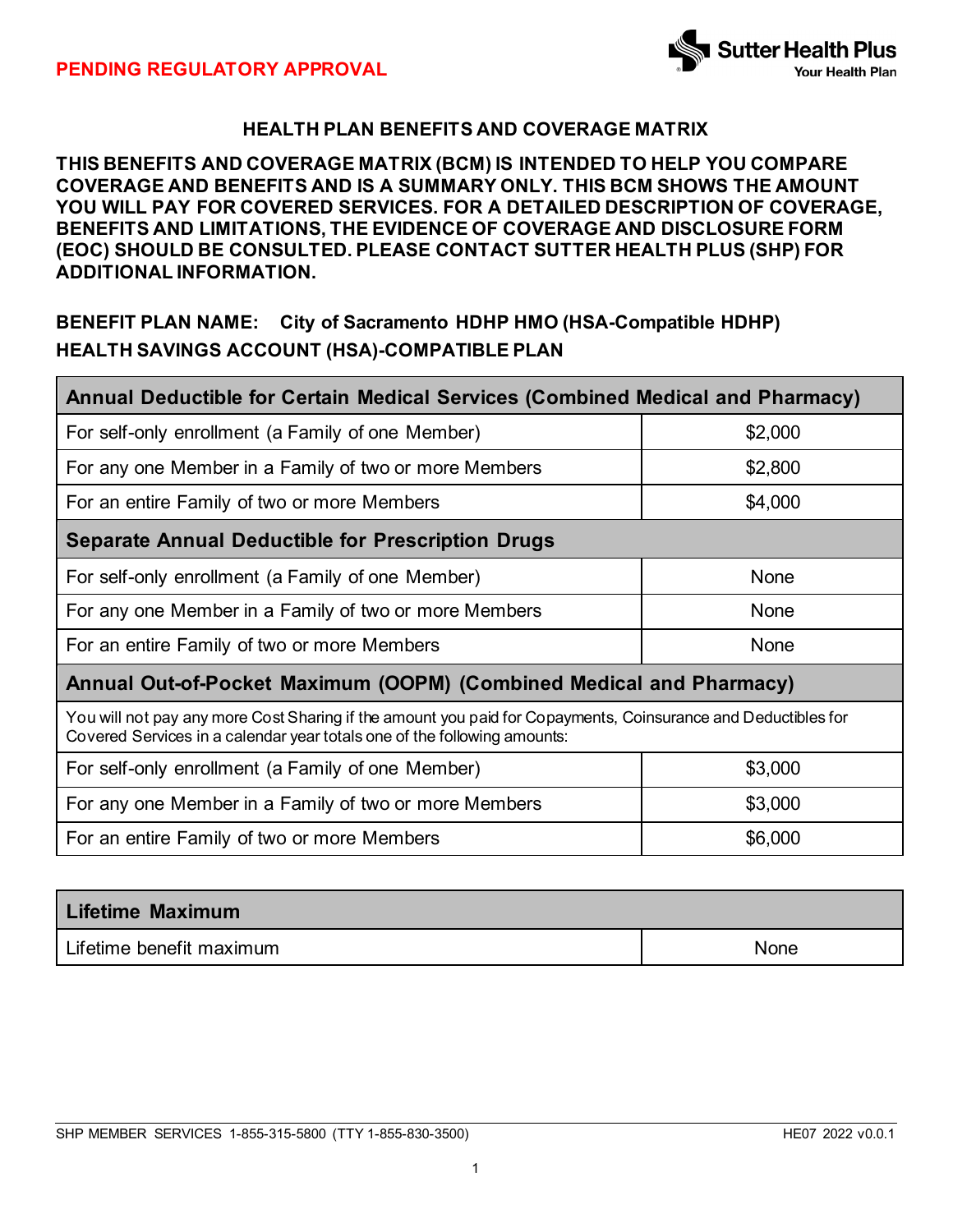# **PENDING REGULATORY APPROVAL**



**Benefits Member Cost Sharing**

### **Preventive Care Services**

If you receive a non-Preventive Care Service during a preventive care visit, then you may be responsible for the Cost Sharing of the additional non-Preventive Care Service. In addition, if abnormalities are found during a preventive care exam or screening, such as a mammogram for breast cancer screening or a colonoscopy for colorectal cancer screening, then follow-up testing or procedures may be considered non-Preventive Care Services and Cost Sharing may apply. Please refer to the EOC for more information on Preventive Care Services.

| Annual eye exam for refraction                                                                                                                                                                                                   | No charge                                |  |
|----------------------------------------------------------------------------------------------------------------------------------------------------------------------------------------------------------------------------------|------------------------------------------|--|
| Family planning counseling and services, including preconception care visits<br>(see Endnotes)                                                                                                                                   | No charge                                |  |
| Routine preventive immunizations/vaccines                                                                                                                                                                                        | No charge                                |  |
| Routine preventive visits (e.g., well-child and well-woman exams), inclusive<br>of routine preventive counseling, physical exams, procedures and<br>screenings (e.g., screenings for diabetes and cervical cancer)               | No charge                                |  |
| Routine preventive imaging and laboratory services                                                                                                                                                                               | No charge                                |  |
| Preventive care drugs, supplies, equipment and supplements (refer to the<br>SHP Formulary for a complete list)                                                                                                                   | No charge                                |  |
| <b>Outpatient Services</b>                                                                                                                                                                                                       |                                          |  |
| Primary Care Physician (PCP) office visit to treat an injury or illness                                                                                                                                                          | \$30 copay per visit<br>after deductible |  |
| Other practitioner office visit (see Endnotes)                                                                                                                                                                                   | \$30 copay per visit<br>after deductible |  |
| Acupuncture services (see Endnotes)                                                                                                                                                                                              | \$30 copay per visit<br>after deductible |  |
| Sutter Walk-in Care visit, where available                                                                                                                                                                                       | \$30 copay per visit<br>after deductible |  |
| Specialist office visit                                                                                                                                                                                                          | \$30 copay per visit<br>after deductible |  |
| Allergy services provided as part of a Specialist visit (includes testing,<br>injections and serum)                                                                                                                              | \$5 copay per visit<br>after deductible  |  |
| There is no Cost Sharing after the Deductible for serum billed separately from the Specialist office<br>visit or for allergy injections that are provided when the Specialist is not seen and no other services<br>are received. |                                          |  |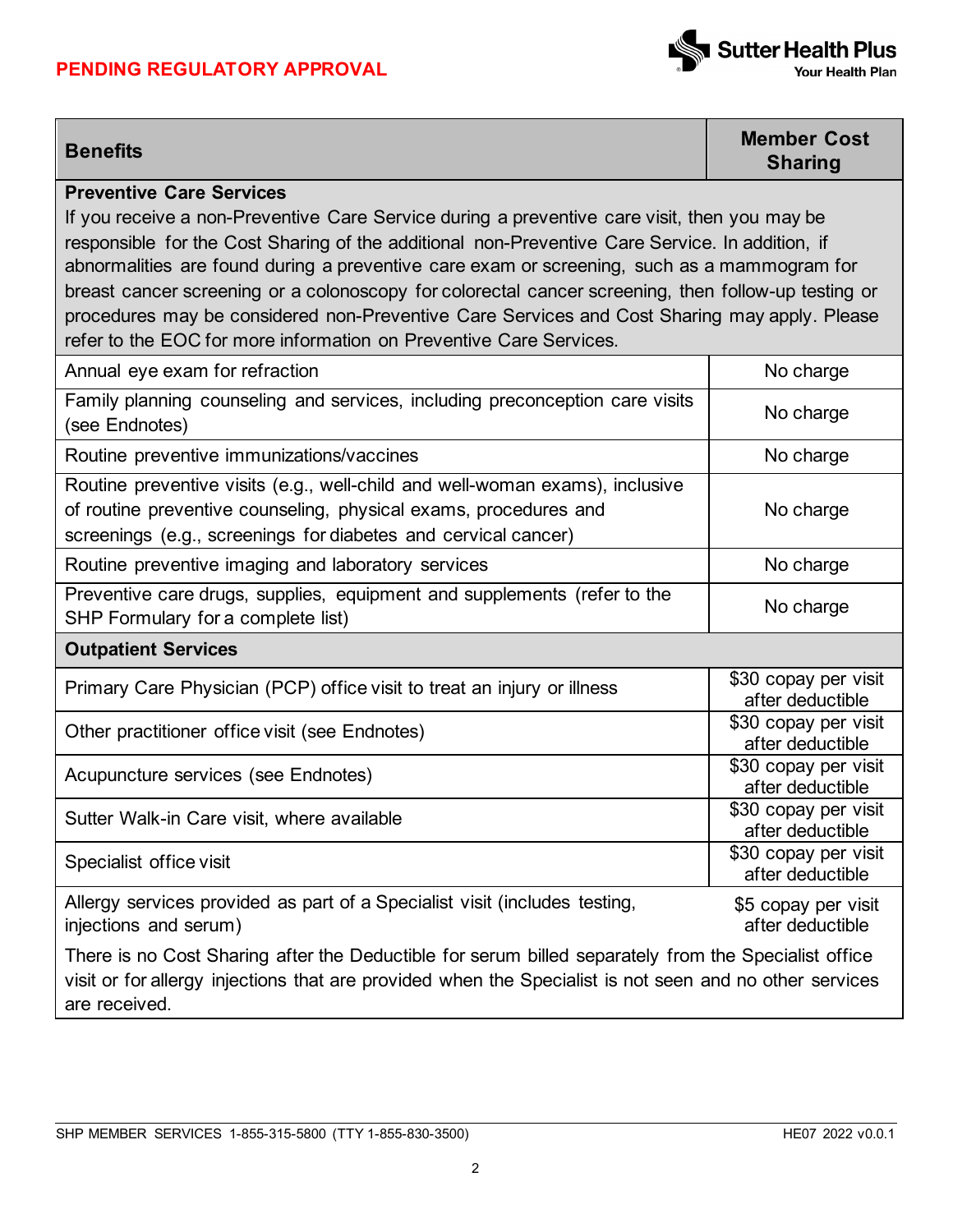# **PENDING REGULATORY APPROVAL**



| Medically administered drugs dispensed to a Participating Provider for<br>administration                                                                                                                                                                 | No charge after<br>deductible                    |  |
|----------------------------------------------------------------------------------------------------------------------------------------------------------------------------------------------------------------------------------------------------------|--------------------------------------------------|--|
| Outpatient rehabilitation services                                                                                                                                                                                                                       | \$30 copay per visit<br>after deductible         |  |
| Outpatient habilitation services                                                                                                                                                                                                                         | Not covered                                      |  |
| Outpatient surgery facility fee                                                                                                                                                                                                                          | \$150 copay per visit<br>after deductible        |  |
| Outpatient surgery Professional fee                                                                                                                                                                                                                      | No charge after<br>deductible                    |  |
| Outpatient visit (non-office visit, see Endnotes)                                                                                                                                                                                                        | No charge after<br>deductible                    |  |
| Non-preventive laboratory services                                                                                                                                                                                                                       | \$10 copay per visit<br>after deductible         |  |
| Radiological and nuclear imaging (e.g., MRI, CT and PET scans)                                                                                                                                                                                           | \$50 copay per<br>procedure after<br>deductible  |  |
| Diagnostic and therapeutic imaging and testing (e.g., X-ray, mammogram,<br>ultrasound, EKG/ECG, cardiac stress test and cardiac monitoring)                                                                                                              | \$10 copay per<br>procedure after<br>deductible  |  |
| <b>Hospitalization Services</b>                                                                                                                                                                                                                          |                                                  |  |
| Inpatient facility fee (e.g., hospital room, medical supplies and inpatient<br>drugs including anesthesia)                                                                                                                                               | \$250 copay per<br>admission after<br>deductible |  |
| Inpatient Professional fees (e.g., surgeon and anesthesiologist)                                                                                                                                                                                         | No charge after<br>deductible                    |  |
| <b>Emergency and Urgent Care Services</b>                                                                                                                                                                                                                |                                                  |  |
| Emergency room facility fee                                                                                                                                                                                                                              | \$100 copay per visit<br>after deductible        |  |
| Emergency room Professional fee                                                                                                                                                                                                                          | No charge after<br>deductible                    |  |
| This emergency room Cost Sharing does not apply if admitted directly to the hospital as an inpatient<br>for Covered Services. If admitted directly to the hospital for an inpatient stay, the Cost Sharing for<br>"Hospitalization Services" will apply. |                                                  |  |
| Urgent Care consultations, exams and treatment                                                                                                                                                                                                           | \$30 copay per visit<br>after deductible         |  |
| <b>Ambulance Services</b>                                                                                                                                                                                                                                |                                                  |  |
| Medical transportation (including emergency and non-emergency)                                                                                                                                                                                           | \$100 copay per trip<br>after deductible         |  |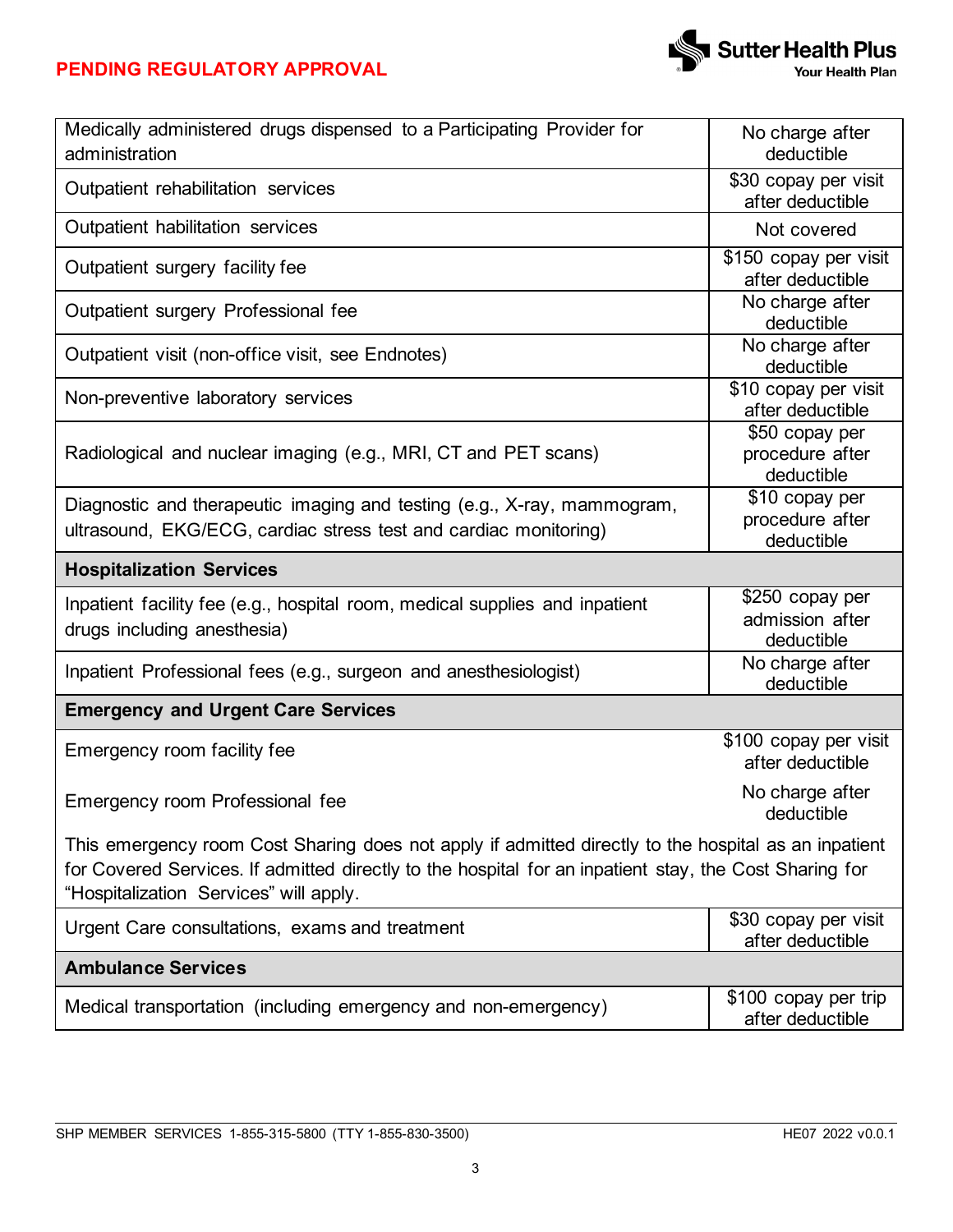| <b>Prescription Drugs, Supplies, Equipment and Supplements</b>                                                                                                                                                                                                                                                                                                                                                                                                                                                                                                                                                                                                   |                                                                                                                                                                                                                                                                                  |                                                        |  |
|------------------------------------------------------------------------------------------------------------------------------------------------------------------------------------------------------------------------------------------------------------------------------------------------------------------------------------------------------------------------------------------------------------------------------------------------------------------------------------------------------------------------------------------------------------------------------------------------------------------------------------------------------------------|----------------------------------------------------------------------------------------------------------------------------------------------------------------------------------------------------------------------------------------------------------------------------------|--------------------------------------------------------|--|
| Covered outpatient items obtained at a Participating Pharmacy through retail, mail order or Specialty<br>Pharmacy services and in accordance with our drug formulary guidelines:                                                                                                                                                                                                                                                                                                                                                                                                                                                                                 |                                                                                                                                                                                                                                                                                  |                                                        |  |
| Tier 1 - Most Generic Drugs and low-cost preferred<br>brand name drugs                                                                                                                                                                                                                                                                                                                                                                                                                                                                                                                                                                                           | Retail: \$10 copay per prescription after<br>deductible for up to a 30-day supply<br>Mail order: \$20 copay per prescription after<br>deductible for up to a 90-day supply                                                                                                       |                                                        |  |
| Tier 2 - Preferred brand name drugs, non-preferred<br>Generic Drugs and drugs recommended by SHP's<br>pharmacy and therapeutics committee based on<br>drug safety, efficacy and cost                                                                                                                                                                                                                                                                                                                                                                                                                                                                             | Retail: \$30 copay per prescription after<br>deductible for up to a 30-day supply<br>Mail order: \$60 copay per prescription after<br>deductible for up to a 90-day supply                                                                                                       |                                                        |  |
| Tier 3 - Non-preferred brand name drugs or drugs<br>that are recommended by SHP's pharmacy and<br>therapeutics committee based on drug safety,<br>efficacy and cost<br>(These generally have a preferred and often less<br>costly therapeutic alternative at a lower tier)<br>Tier 4 - Drugs that are biologics, drugs that the Food<br>and Drug Administration (FDA) or the manufacturer<br>requires to be distributed through a Specialty<br>Pharmacy, drugs that require the Member to have<br>special training or clinical monitoring for self-<br>administration, or drugs that cost SHP more than six<br>hundred dollars (\$600) net of rebates for a one- | Retail: \$50 copay per prescription after<br>deductible for up to a 30-day supply<br>Mail order: \$100 copay per prescription after<br>deductible for up to a 90-day supply<br>Specialty Pharmacy: \$20 copay per<br>prescription after deductible for up to a 30-<br>day supply |                                                        |  |
| month supply<br><b>Durable Medical Equipment</b>                                                                                                                                                                                                                                                                                                                                                                                                                                                                                                                                                                                                                 |                                                                                                                                                                                                                                                                                  |                                                        |  |
| Durable medical equipment for home use                                                                                                                                                                                                                                                                                                                                                                                                                                                                                                                                                                                                                           |                                                                                                                                                                                                                                                                                  | 20% coinsurance<br>after deductible<br>No charge after |  |
| Ostomy and urological supplies; prosthetic and orthotic devices                                                                                                                                                                                                                                                                                                                                                                                                                                                                                                                                                                                                  |                                                                                                                                                                                                                                                                                  | deductible                                             |  |
| <b>Mental Health &amp; Substance Use Disorder (MH/SUD) Services</b>                                                                                                                                                                                                                                                                                                                                                                                                                                                                                                                                                                                              |                                                                                                                                                                                                                                                                                  |                                                        |  |
| MH/SUD inpatient facility fee (see Endnotes)                                                                                                                                                                                                                                                                                                                                                                                                                                                                                                                                                                                                                     |                                                                                                                                                                                                                                                                                  | \$250 copay per<br>admission after<br>deductible       |  |
| MH/SUD inpatient Professional fees (see Endnotes)                                                                                                                                                                                                                                                                                                                                                                                                                                                                                                                                                                                                                |                                                                                                                                                                                                                                                                                  | No charge after<br>deductible                          |  |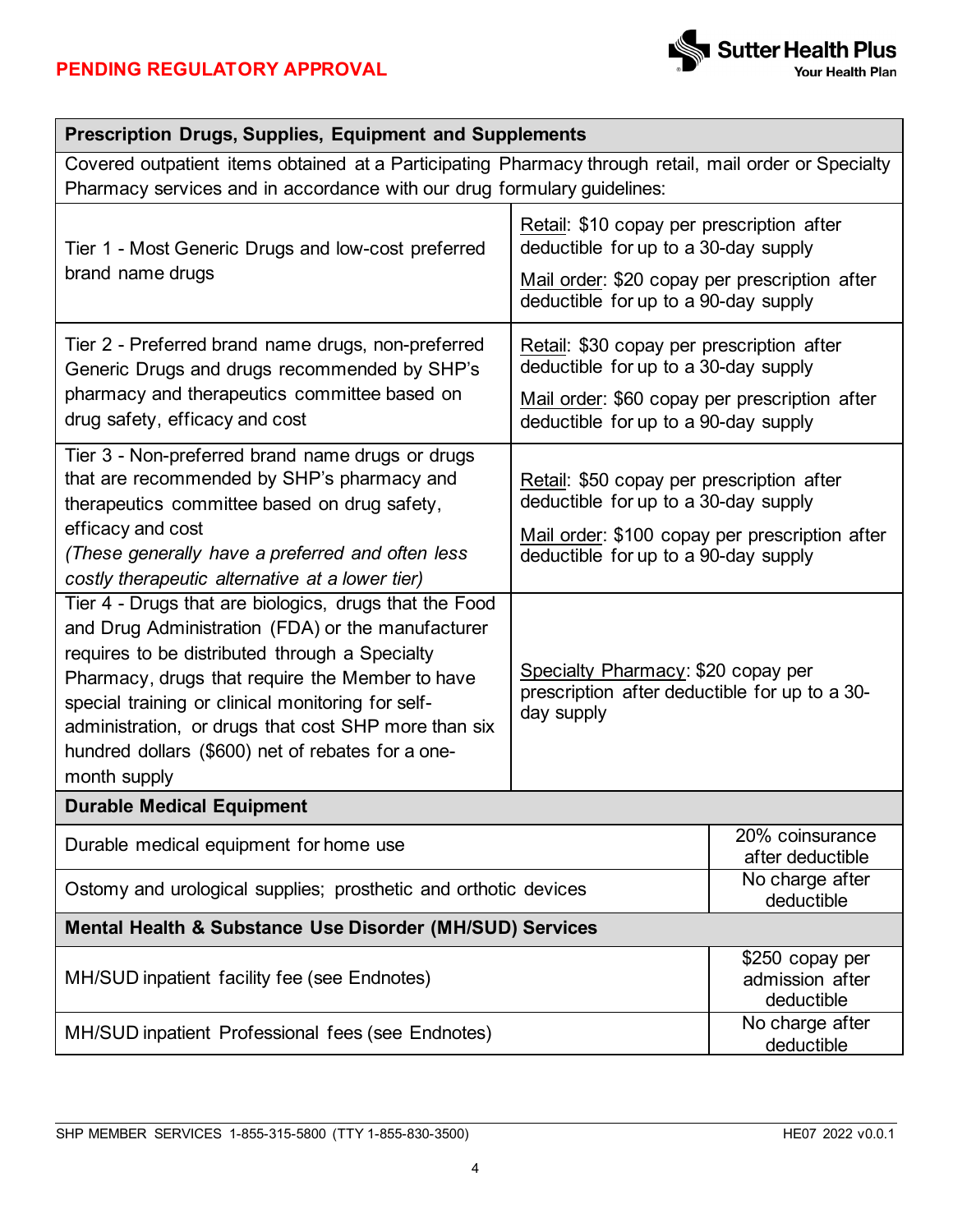

| MH/SUD individual outpatient office visits (e.g., evaluation and treatment<br>services)                                                                                                                                                                                                                                    | \$30 copay per visit<br>after deductible         |  |  |
|----------------------------------------------------------------------------------------------------------------------------------------------------------------------------------------------------------------------------------------------------------------------------------------------------------------------------|--------------------------------------------------|--|--|
| MH/SUD group outpatient office visits (e.g., evaluation and treatment<br>services)                                                                                                                                                                                                                                         | \$15 copay per visit<br>after deductible         |  |  |
| MH/SUD other outpatient services (see Endnotes)                                                                                                                                                                                                                                                                            | No charge after<br>deductible                    |  |  |
| <b>Maternity Care</b>                                                                                                                                                                                                                                                                                                      |                                                  |  |  |
| Routine prenatal care visits, after confirmation of pregnancy, and the first<br>postnatal care visit                                                                                                                                                                                                                       | No charge                                        |  |  |
| Maternity care provided at office visits or other outpatient locations may include diagnostic tests and<br>services described elsewhere in this BCM that result in Cost Sharing (e.g., see "Diagnostic and<br>therapeutic imaging and testing" for ultrasounds and "Non-preventive laboratory services" for lab<br>tests). |                                                  |  |  |
| Breastfeeding counseling, services and supplies (e.g., electronic or manual<br>breast pump)                                                                                                                                                                                                                                | No charge                                        |  |  |
| Labor and delivery inpatient facility fee (e.g., anesthesia and delivery<br>services for all inpatient childbirth methods)                                                                                                                                                                                                 | \$250 copay per<br>admission after<br>deductible |  |  |
| Labor and delivery inpatient Professional fees (e.g., anesthesiologist, nurse<br>midwife and obstetrician)                                                                                                                                                                                                                 | No charge after<br>deductible                    |  |  |
| <b>Other Services for Special Health Needs</b>                                                                                                                                                                                                                                                                             |                                                  |  |  |
| Skilled Nursing Facility services (up to 100 days per benefit period)                                                                                                                                                                                                                                                      | \$200 copay per<br>admission after<br>deductible |  |  |
| Home health care (up to 100 visits per calendar year)                                                                                                                                                                                                                                                                      | No charge after<br>deductible                    |  |  |
| Hospice care                                                                                                                                                                                                                                                                                                               | No charge after<br>deductible                    |  |  |

## **Endnotes:**

1. Except for optional benefits, if elected, Deductibles and other Cost Sharing payments made by each Member in a Family contribute to the "entire Family of two or more Members" Deductible and Out-of-Pocket Maximum (OOPM). Each Family Member is responsible for the "one Member in a Family of two or more Members" Deductible and OOPM until the Family as a whole meets the "entire Family of two or more Members" Deductible and OOPM. Once the Family as a whole meets the "entire Family of two or more Members" OOPM, the plan pays all costs for Covered Services for all Family Members.

For HDHPs, in a Family plan, an individual Family Member's "any one member in a Family of two or more Members" Deductible, if required, must be the higher of the specified "self-only enrollment" Deductible amount or the IRS minimum of \$2,800 for plan year 2022. Once an individual Family Member's "any one member in a Family of two or more Members" Deductible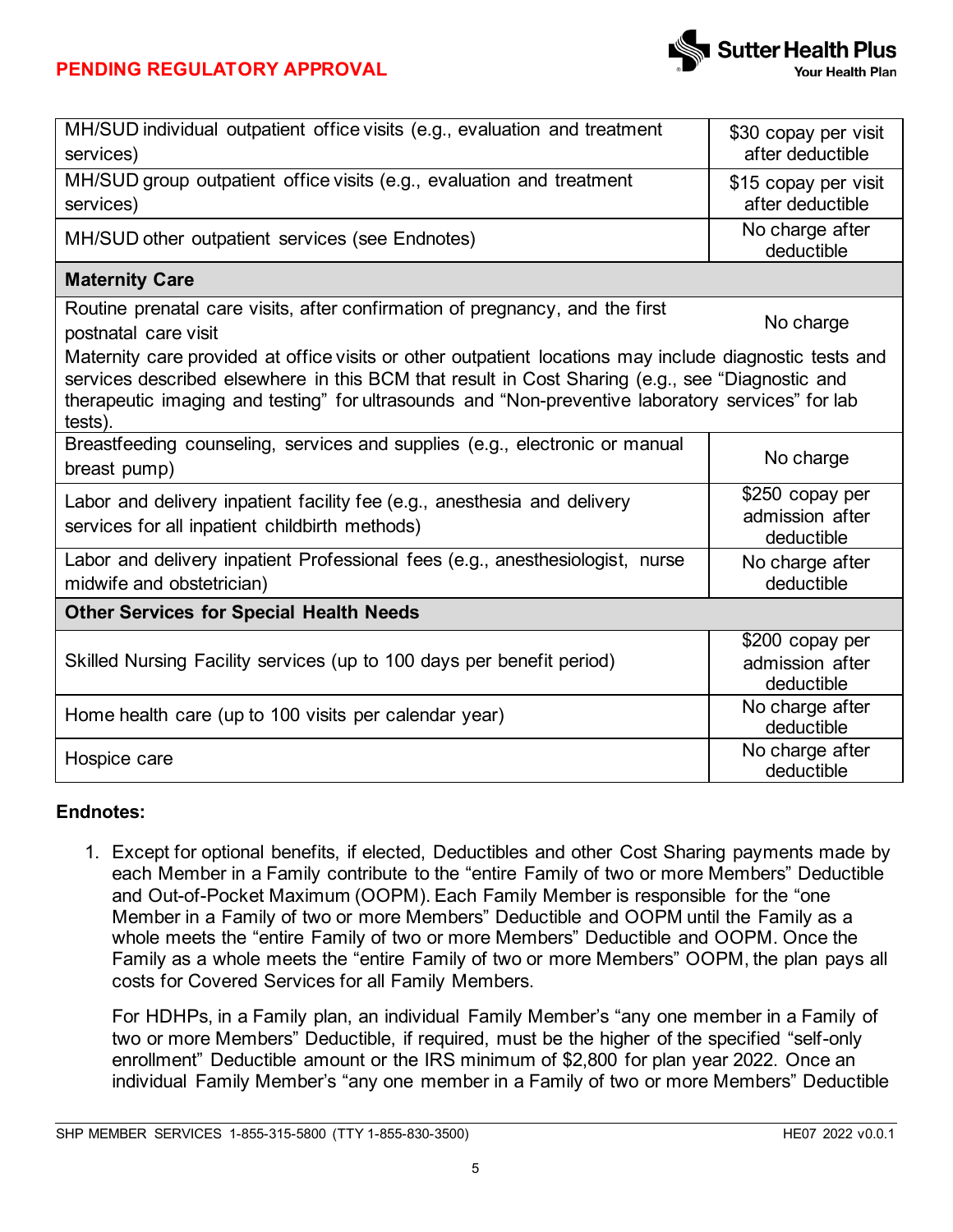is satisfied, that Member will only be responsible for the Cost Sharing listed for each service. Other Family Members will be required to continue to contribute to the "any one member in a Family of two or more Members" Deductible until the "entire Family of two or more Members" Deductible is met. In a Family plan, an individual Family Member's out-of-pocket contribution is limited to the "any one Member in a Family of two or more Members" annual OOPM amount.

- 2. Cost Sharing for all Essential Health Benefits, including that which accumulates toward an applicable Deductible, accumulates toward the OOPM.
- 3. a) Copayments apply per prescription for up to a 30-day supply of prescribed and Medically Necessary generic or brand-name drugs in accordance with formulary guidelines. All Medically Necessary prescription drug Cost Sharing contributes toward the annual Deductible and OOPM.

b) Member Cost Sharing for orally administered anticancer drugs shall not exceed \$250 per prescription for up to a 30-day supply. Members may have a Cost Sharing maximum equal to or lower than \$250 as the applicable maximum for oral anticancer drugs is determined by each plan's prescription drug benefits. Orally administered anticancer drugs follow applicable tierbased Cost Sharing. Refer to the Prescription Drugs, Supplies, Equipment and Supplements section of this matrix for Cost Sharing details. For High Deductible Health Plans (HDHPs), oral anticancer drugs on any tier are subject to the annual Deductible and the Cost Sharing maximum will not apply until after the Deductible is met.

c) FDA-approved, self-administered hormonal contraceptives that are dispensed at one time for a Member by a provider, pharmacist or other location licensed or authorized to dispense drugs or supplies, may be covered at up to a 12-month supply. Cost Sharing for a 12-month supply of contraceptives, when applicable, will be 12 times the retail cost or four times the mail order cost.

d) Except for Specialty Drugs, up to a 90-day supply is available, at twice the 30-day Copayment price, through the mail order pharmacy. Specialty Drugs are available for up to a 30-day supply through the Specialty Pharmacy.

e) Some drugs prescribed for sexual dysfunction, such as Cialis, Levitra or Viagra (or the generic equivalent, if available) are limited to 8 doses per 30-day supply.

f) Upon request from a Member or prescriber, a pharmacist may, but is not required to, dispense a partial fill of a prescription for an oral, solid dosage form of a Schedule II controlled substance in accordance with Section 4052.10 of the California Business and Professions Code. The Cost Sharing for a partial fill of a prescription will be prorated.

- 4. Other practitioner office visits include therapy visits and other office visits not provided by either PCPs or Specialists or visits not specified in another benefit category.
- 5. The family planning counseling and services benefit does not include termination of pregnancy or male sterilization procedures, which are covered under the "Outpatient Care" section of the "Your Benefits" chapter in the EOC and included in the Cost Sharing for the outpatient surgery services listed above.